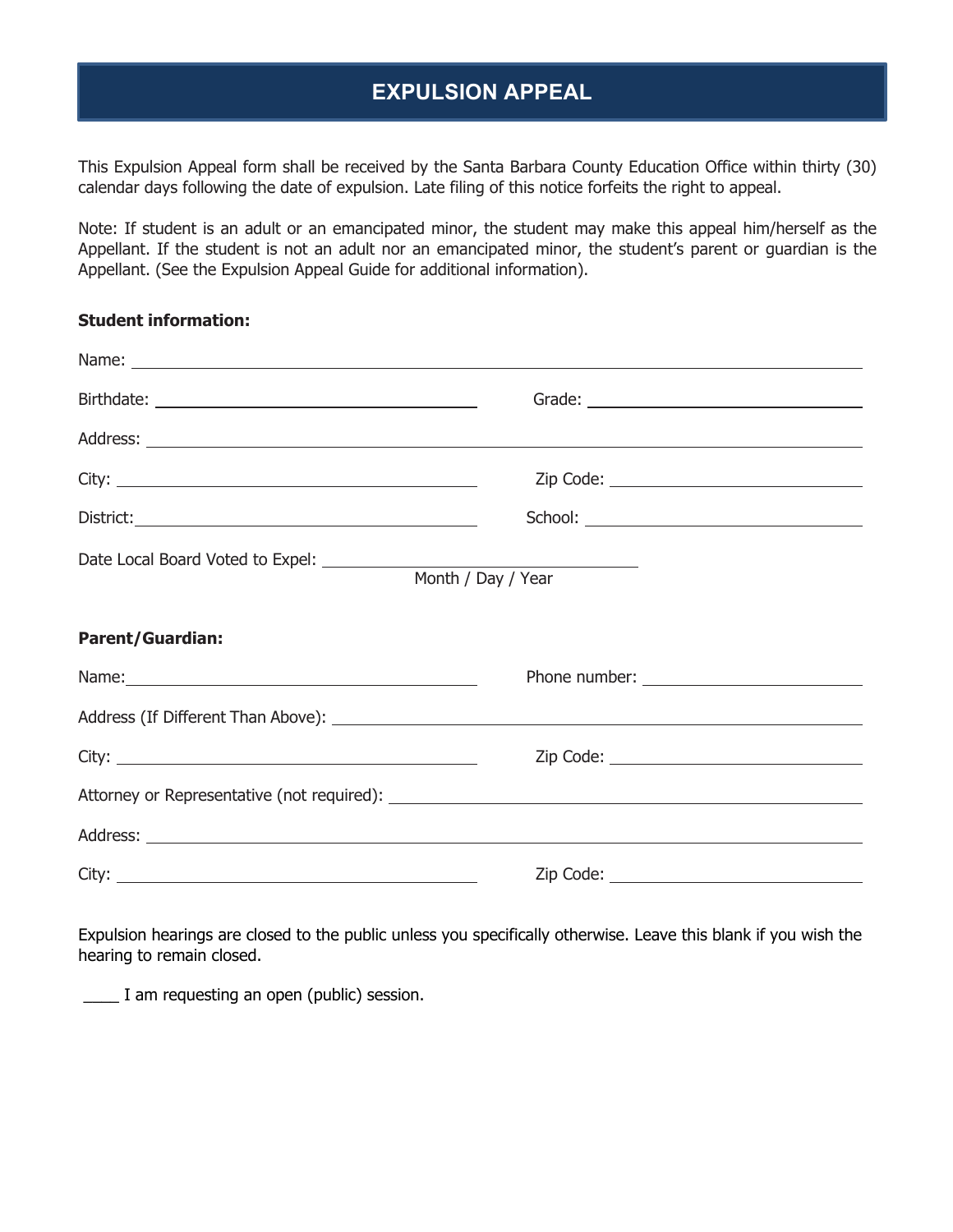1. Parent understanding of reason(s) given by the local board for expulsion: (Attach copy of notice of expulsion, if possible.)

2. Why should the expulsion be set aside? (Please use another sheet of paper for additional comments, if necessary. Attach documentation, if any.)

Note: An expulsion may be appealed only on one or more of the following four grounds: (With respect to each ground that applies, give a brief statement of the facts in support of such ground.)

\_\_\_\_\_ A. Explain how the governing board acted without or in excess of its jurisdiction in expelling the student. (See Education Code §48900, 48900.2, 48900.3, 48900.4, or 48915.)

\_\_\_\_\_ B. Explain how the student was not afforded a fair hearing before the district governing board. (See Education Code §48918, §48922.)